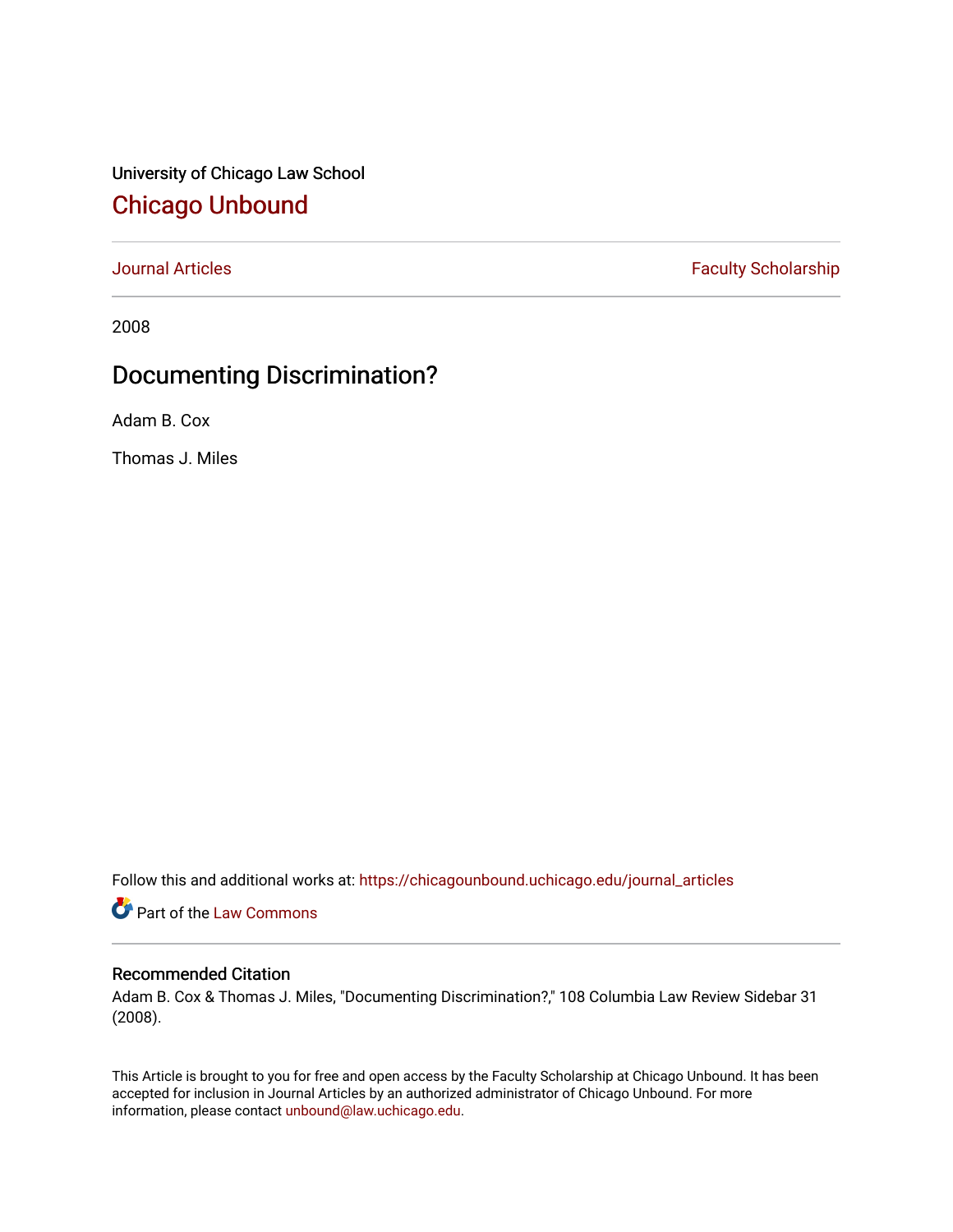# COLUMBIA LAW REVIEW *SIDEBAR*

**VOL.** 108 **IUNE 3, 2008 PAGES 31–38** 

#### **DOCUMENTING DISCRIMINATION?**

*Adam B. Cox*\* *Thomas J. Miles*\*\*

Judicial decisions provide a wealth of information—but information about what? In recent years, the empirical study of judicial decisions has exploded in popularity as legal academics and social scientists have conducted statistical analyses of court decisions in many substantive areas of law. The purpose of these empirical investigations is to learn something about the way in which judges decide cases. Typically, these studies ask whether a judge's identity or background—her ideological disposition, race, education, experience, and so forth—influence the way in which she decides cases.<sup>1</sup> Rarely, and only when demanding conditions are met, have researchers looked to the success rates in published cases to glean information about the facts that underlie those lawsuits. For good reasons, researchers have not considered the success rates in tort lawsuits in Illinois to be a solid source of information about the level of tortious conduct in the state. Nor have they considered the conviction rates in criminal cases in New York to be a meaningful measure of the state's crime level.

Ellen D. Katz and Anna Baldwin's response<sup>2</sup> to our study, *Judging the* Voting Rights Act,<sup>3</sup> overlooks this fundamental point. They believe that the rate at which section 2 plaintiffs prevail in published judicial decisions reveals the level of discrimination in certain parts of the country at particular times. More ambitiously, they believe that these dispositions provide a concrete measure of the present-day need for section 5 of the Voting Rights Act.<sup>4</sup> We disagree. Judicial decisions can

<sup>\*</sup> Assistant Professor of Law, The University of Chicago Law School.

<sup>\*\*</sup> Assistant Professor of Law, The University of Chicago Law School.

<sup>1.</sup> See Thomas J. Miles & Cass R. Sunstein, The New Legal Realism, 75 U. Chi. L. Rev. (forthcoming 2008), available at http://papers.ssrn.com/sol3/papers.cfm?abstract\_id= 1070283 (describing recent burst of studies on judicial decision making).

<sup>2.</sup> Ellen D. Katz & Anna Baldwin, Why Counting Votes Doesn't Add Up: A Response to Cox and Miles' *Judging the Voting Rights Act*, 108 Colum. L. Rev. Sidebar 23 (2008), http://www.columbialawreview.org/Sidebar/volume/108/23\_KatzBaldwin.pdf [hereinafter Katz & Baldwin, Counting Votes].

<sup>3.</sup> Adam B. Cox & Thomas J. Miles, Judging the Voting Rights Act, 108 Colum. L. Rev. 1 (2008).

<sup>4.</sup> See Ellen D. Katz, Mission Accomplished?, 117 Yale L.J. Pocket Part 142, 145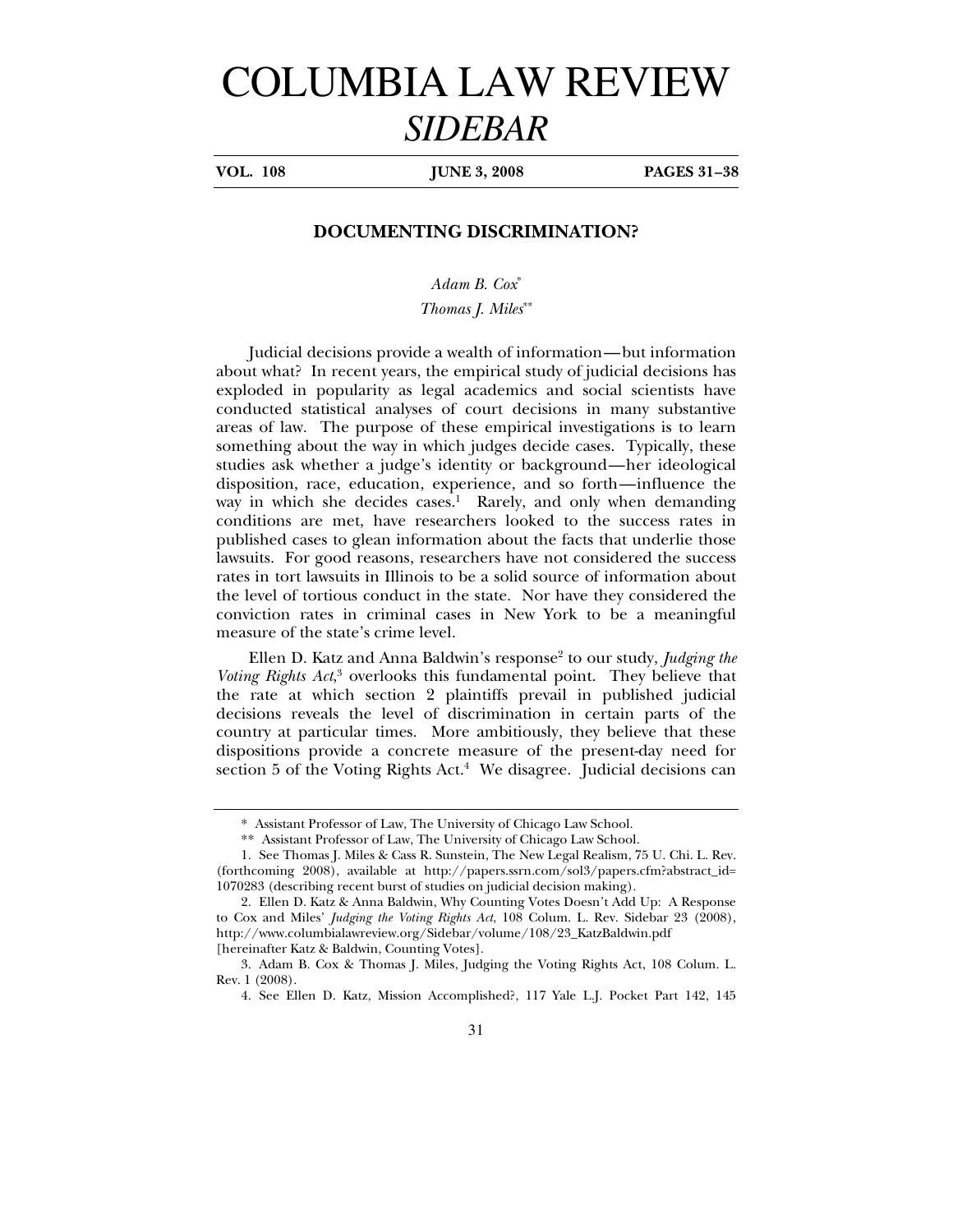tell us much about how judges decide the cases presented to them. But neither our study of voting rights decisions, Katz's original examination of these decisions,<sup>5</sup> nor Katz and Baldwin's replication of our findings<sup>6</sup> can tell us whether discrimination against the voting rights of minorities is rampant or rare, or whether section 5 is as necessary today as it ever was. Past decisions on section 2 claims simply cannot tell us the answers to these important questions.

In this short essay, we explore which inferences are appropriately drawn from published judicial decisions and explain why we believe that Katz and Baldwin go astray when they attempt to infer the degree of discrimination from the rate of plaintiff success in published voting rights cases. Our central disagreement with their approach is methodological. But Katz and Baldwin do not focus on this difference. Instead, their reply principally critiques the way in which we measure the success rates of plaintiffs in our study. Before turning to the larger methodological point, therefore, we first explain why this criticism is unwarranted.

#### A. *Measuring Plaintiff Success Rates*

Because colloquies of this sort inevitably focus on points of disagreement, we should emphasize at the outset the broad areas of agreement between our work and Katz and Baldwin's reply. Our primary interest in studying judicial opinions issued in Voting Rights Act litigation was to understand whether a judge's race or partisanship influenced her adjudication of section 2 claims. Section 2 is designed to protect minority voting rights claims. Moreover, section 2 litigation was in the past often thought to systematically favor the Democratic Party. These features of section 2 lawsuits raise the litigation's partisan and racial salience and motivated our research.

As *Judging the Voting Rights Act* details, we found that both race and partisanship exert powerful effects. The likelihood that a judge votes in favor of section 2 is strongly influenced by both her partisan affiliation and her race. Moreover, the partisan affiliation and race of the other judges with whom she sits also influence her voting behavior. Katz and Baldwin agree with all of these findings. In their response, they replicate our estimates of the effects of judicial ideology and race and have no disagreement with our primary conclusions. Although Katz and Baldwin

<sup>(2007),</sup> at http://yalelawjournal.org/2007/12/10/katz.html [hereinafter Katz, Mission Accomplished?] (describing comparative success rates in covered versus non-covered jurisdictions as a "concrete way to measure section 5's success in covered jurisdictions").

<sup>5.</sup> See Ellen D. Katz et al., Documenting Discrimination in Voting: Judicial Findings Under Section 2 of the Voting Rights Act Since 1982, Final Report of the Voting Rights Initiative, 39 U. Mich. J.L. Reform 643 (2006), available at http://sitemaker.umich.edu/votingrights/files/finalreport.pdf [hereinafter Katz et al., Documenting Discrimination].

<sup>6.</sup> Katz & Baldwin, Counting Votes, supra note 2, at 24.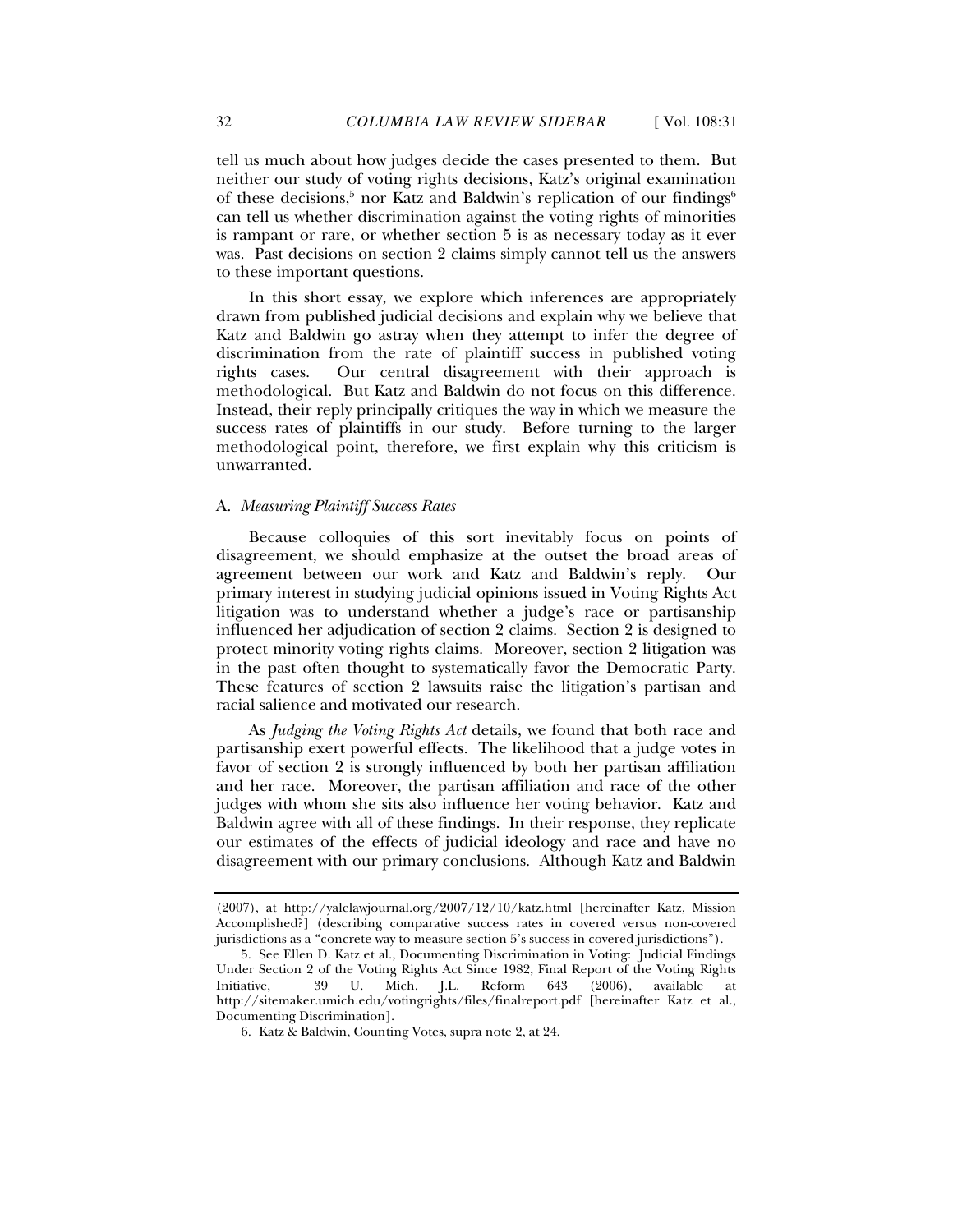downplay these findings, we believe that they have important implications for a variety of debates about the enforcement of minority voting rights and racial diversity in the federal judiciary.

Katz and Baldwin's disagreement, then, is not with our central findings. Rather, they disagree with the interpretation we attach to one of the many control variables included in our regressions—whether the section 2 claim arose in a jurisdiction covered by the preclearance procedures of section 5. Our baseline regression showed that when both trial and appellate judicial decisions on the merits were considered, section 5 coverage did not correlate with the likelihood that a judge votes in favor of liability under section 2. In this specification, the coefficient on this control variable was less than ten percentage points and statistically insignificant. Our finding conflicts with an earlier claim by Katz and Baldwin that section 5 coverage is a strong predictor of plaintiff success in section 2 cases.<sup>7</sup> We reach different results because we make different decisions about how to test for a relationship between section 5 coverage and the success rates of section 2 plaintiffs.

In Katz and Baldwin's earlier work, they tested for this relationship by simply comparing the success rate in covered jurisdictions with uncovered ones. In their reply, they abandon their earlier exclusive reliance on summary statistics and adopt wholesale the regression frameworks we specified. But Katz and Baldwin critique our regression specifications on two grounds: first, they argue that we wrongly focus on judge votes rather than judicial decisions (or final dispositions); second, they contend that we wrongly include appellate cases (rather than just trial cases) in our comparison groups.

The first objection is beside the point. Katz and Baldwin cast this criticism as a problem of miscounting: they claim that we permit judge votes from panel decisions to enter the data set three times (one vote for each judge on the panel) while judge votes from judges presiding alone enter into the data set only once.<sup>8</sup> But judge votes rather than decisions are the appropriate unit of analysis, because our primary interest is in judicial behavior. Moreover, our central conclusions about the influence of judicial ideology and race are the same regardless of which way we analyze the data. At the decision level, the likelihood that the court favors a section 2 plaintiff rises if the presiding trial judge is a Democratic appointee or an African American; and for panel decisions, the likelihood of a plaintiff victory rises with the number of Democratic appointees and African Americans on the panel. Katz and Baldwin prove this point themselves, as their decision-level replication of our analysis produces nearly identical results.

Katz and Baldwin's second criticism is that we were wrong to include appellate cases in our analysis. As we were careful to explain in *Judging* 

<sup>7.</sup> See Katz et al., Documenting Discrimination, supra note 5, at 655.

<sup>8.</sup> See Katz & Baldwin, Counting Votes, supra note 2, at 24.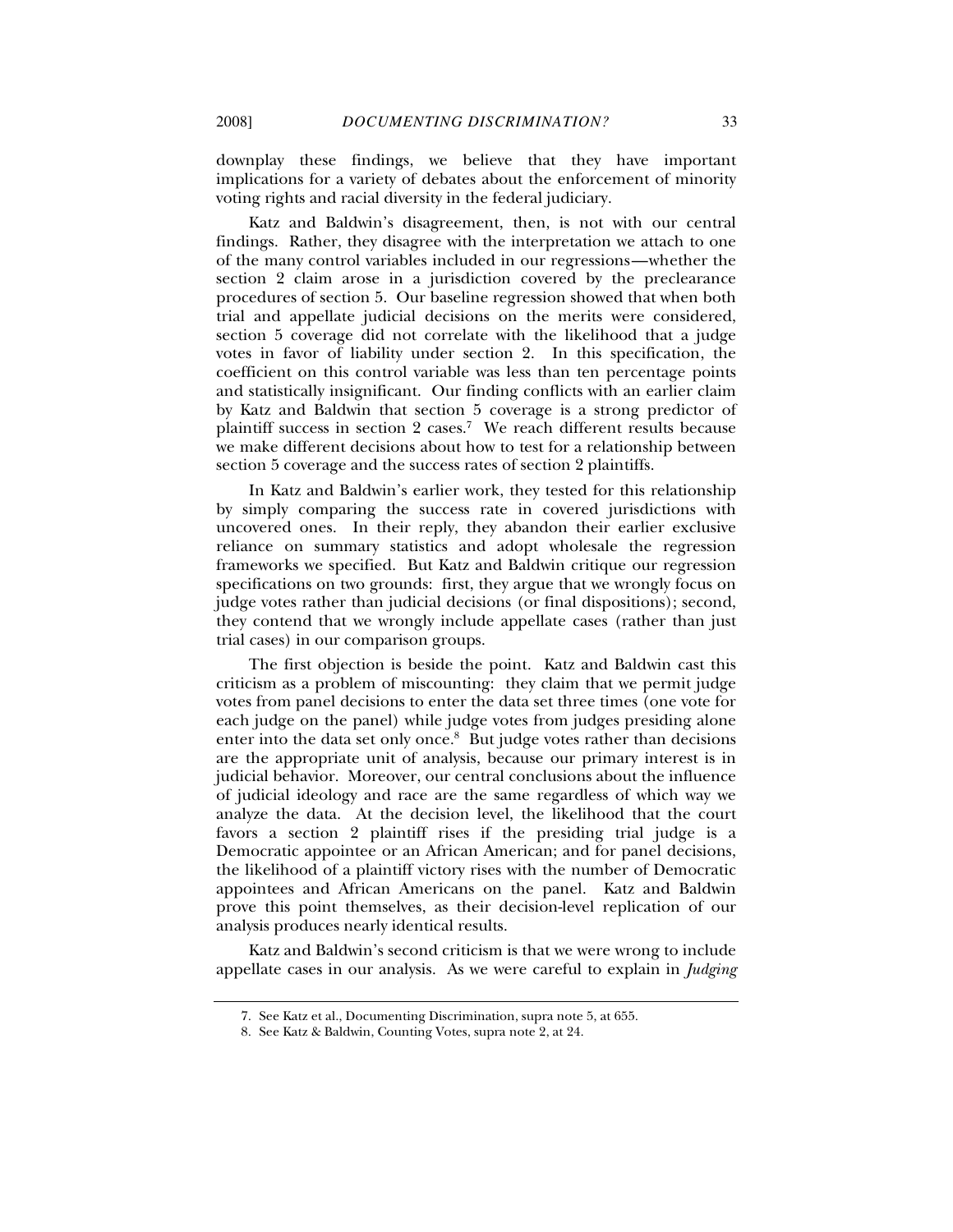*the Voting Rights Act*, and as Katz and Baldwin's replication of our estimates confirms, section 5 coverage and liability do not correlate positively when both trial and appellate judge votes are grouped together. But when the data are broken out by trial and appellate courts, strikingly different patterns emerge. Trial courts in covered jurisdictions have *higher* liability rates than uncovered ones, while appellate courts have liability rates that are *lower* in covered jurisdictions than in uncovered ones. These patterns obtain irrespective of whether judge votes or court decisions are the units of analysis.

This finding—that the positive relationship between liability and coverage exists only at the trial stage—contrasts with the claim that Katz previously made.<sup>9</sup> She claimed that coverage increases the likelihood of liability without qualification as to the stage of litigation. Our evidence, relying on multiple regression analysis and a deeper probing of the data, showed that Katz's initial claim was incomplete. In their response to us, Katz and Baldwin now concede that coverage correlates with liability only at the trial stage.

In view of the oppositely-signed estimates on the controls for section 5 coverage at the trial and appellate levels, we are cautious about what conclusions, if any, can be reached from these data about the impact of section 5 coverage on liability. Katz and Baldwin, in contrast, attach strong interpretations to these estimates. They champion the positive correlation at the trial stage as judicial "fact  $find[ings]$ "<sup>10</sup> of discrimination while discounting the negative correlation at the appellate stage as "reveal[ing] little about the underlying claim[s]" of discrimination.<sup>11</sup> These interpretations require Katz and Baldwin to make almost diametrically opposed assumptions about the processes generating these data. They assume that the success rate in the trial courts is driven almost solely by differences in the actual levels of discrimination, while appellate court decisions "hinge on a host of factors not tied directly to [section 5] coverage or its absence."<sup>12</sup>

These interpretations are not hypotheses that the data have confirmed. Rather, they are assertions about the patterns observed in the data, assertions at variance with Katz's original claims. The tasks of trial and appellate judges surely differ, but it is implausible that they diverge so widely as to render trial decisions an accurate measure of discrimination and appellate decisions something else entirely. Moreover, Katz and Baldwin's account of trial and appellate courts is somewhat inconsistent with other claims they advance. Later in their reply, they invert their own assumption that trial decisions reflect facts

<sup>9.</sup> See Katz et al., Documenting Discrimination, supra note 5, at 655.

<sup>10.</sup> Katz & Baldwin, Counting Votes, supra note 2, at 25. This statement is in some contrast with their replication of our estimates, which confirms that ideology, a factor outside of the merits of a case, influences the conclusions that trial courts reach.

<sup>11.</sup> Id.

<sup>12.</sup> Id.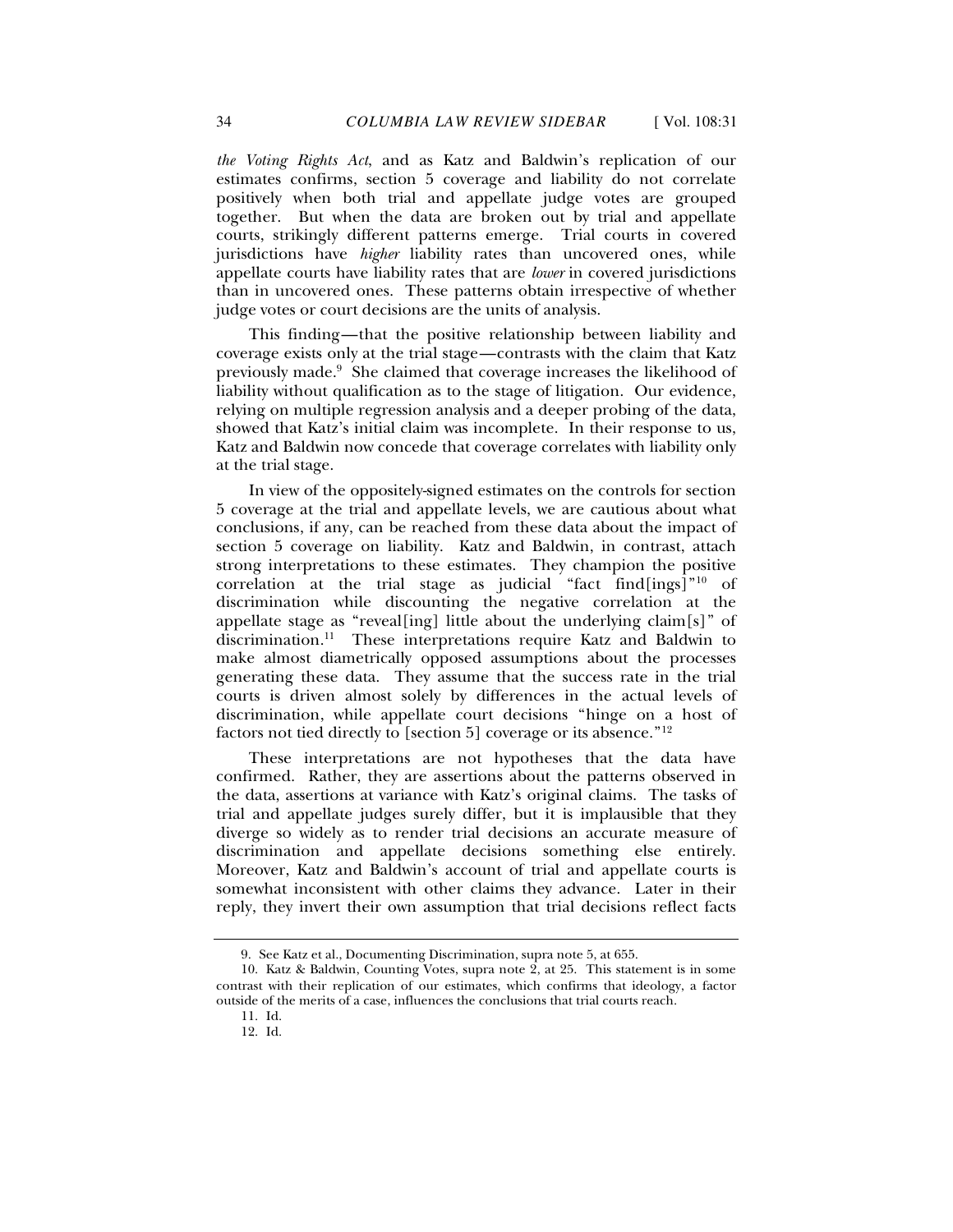while appellate decisions do not: they interpret the pattern of appellate decisions in covered jurisdictions as evidence that those appellate courts may be curtailing the excesses of trial judges—in other words, that trial court judges in covered jurisdictions may "have read section 2 too restrictively," such that appellate court reversals become a better indicator of the true level of discrimination.<sup>13</sup>

#### B. *The Significance of Success Rates*

Katz and Baldwin's conflicting interpretations of trial and appellate decisions point to the larger methodological question: How should we interpret differences in liability rates across different courts, places, or time periods? Katz and Baldwin believe that liability rates at the trial level are direct evidence of the level of voting rights problems.<sup>14</sup> Thus, they use differences in (trial-level) litigation success rates across jurisdictions to measure differences in the levels of discrimination. We believe it is a mistake to draw such strong inferences from the similarities or differences in plaintiff success rates in different places or times.

The central methodological difficulty with Katz and Baldwin's claims is that they draw inferences about the extent of discrimination and the efficacy of section 5 from a sample of cases that is almost surely not representative of the entire class of voting rights claims. As George L. Priest and Benjamin Klein recognized nearly 25 years ago, "[i]f all legal disputes . . . were tried to judgment and then appealed, the inference from legal rules to social behavior would be straightforward. . . . It is well known, however, that only a very small fraction of disputes comes to trial and an even smaller fraction is appealed."<sup>15</sup> Moreover, the sample of cases that reach trial or appeal are "peculiar" in that they likely are not representative of the typical dispute.<sup>16</sup> In asserting that plaintiff win rates are accurate measures of discrimination, Katz and Baldwin overlook this fundamental obstacle in drawing inferences from judicial decisions.

In *Judging the Voting Rights Act*, we recognize this problem, but it is not nearly as vexing for the set of questions we address. First, the scope

<sup>13.</sup> Id.

<sup>14.</sup> To be clear, Katz and Baldwin are a bit ambiguous about exactly what they think success rates are evidence of. They variously suggest that liability rates are evidence of "obstacles to minority political participation," id. at 23, or of the prevalence of "voting problems," Katz, Mission Accomplished?, supra note 4, at 142, or of "the persistence of discrimination," Katz et al., Documenting Discrimination, supra note 5, at 657. These definitions leave some uncertainty about what underlying fact Katz and Baldwin hope to measure, whether it is the raw number of discriminatory laws or practices, the number of people subject to discriminatory practices or the egregiousness of discrimination, or something else.

<sup>15.</sup> George L. Priest & Benjamin Klein, The Selection of Disputes for Litigation, 13 J. Legal Stud. 1, 1–2 (1984).

<sup>16.</sup> Id. at 2.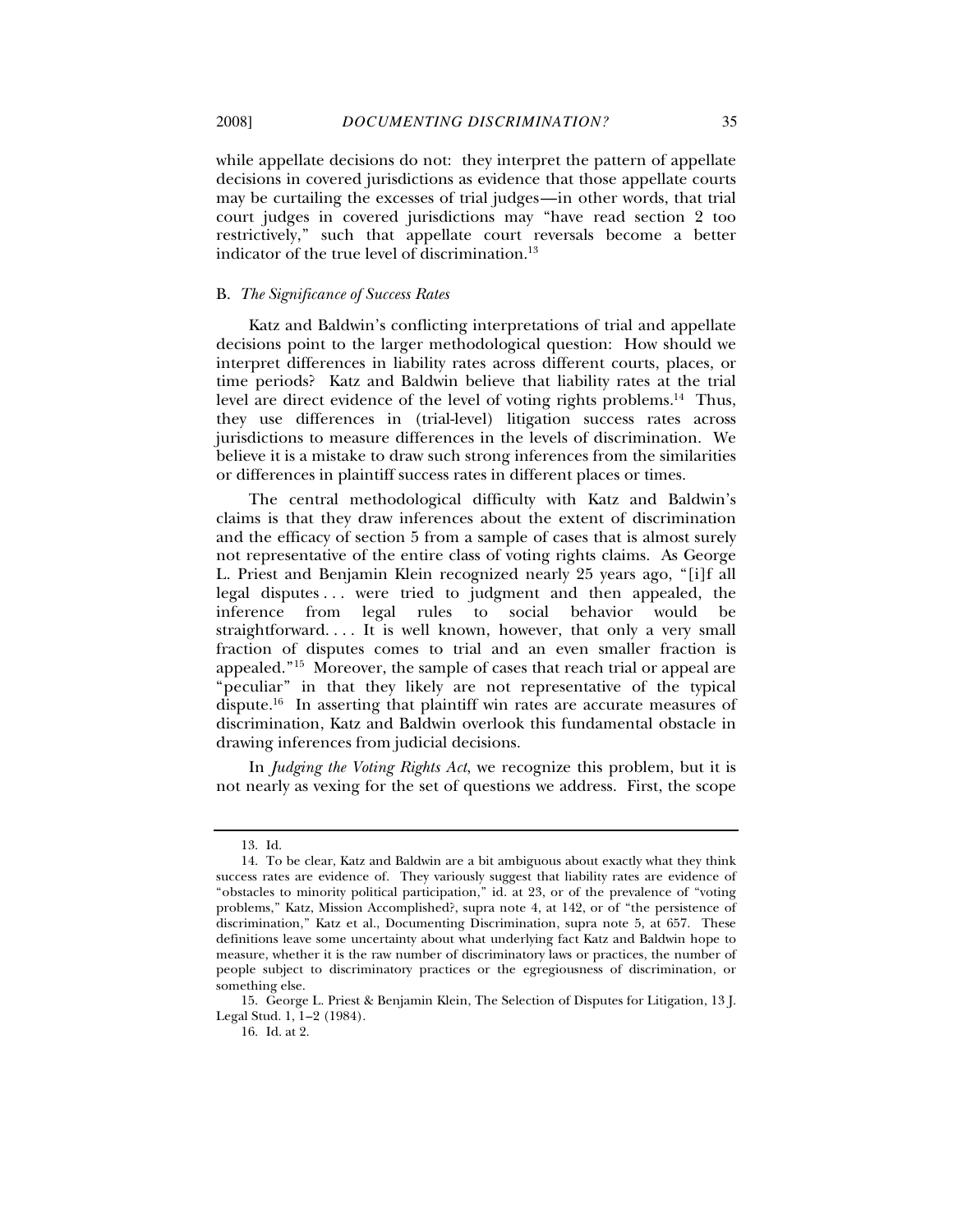of our inquiry—how a judge's characteristics influence her decisionmaking in cases she is called upon to decide—does not require us to make claims about the full distribution of possible or actual section 2 claims or the behavior and characteristics of litigants. That is, we look to these data to inform our understanding of judges rather than to suss out underlying rates of discrimination. Second, the roughly random assignment of cases to judges within judicial districts and circuits constitutes a sort of natural experiment. The randomization of cases across judges implies that, to a first approximation, a judge's characteristics will be uncorrelated with the strength of the case. If these characteristics of judges then correlate with the manner in which they decide these cases, it is reasonable to infer that the characteristics have a causal impact on their decisions.

As a further check on our primary findings, we include control variables for various features of the cases. But we interpret these only as controls, not as causal influences. Inferences drawn from them about underlying rates of discrimination could be erroneous (or in statistical argot, biased) because, as Priest and Klein observed, not all possible disputes are litigated through trial and appeal. Some are not litigated at all, and others proceed only through certain stages of litigation. "For the rate of plaintiff verdicts to be an accurate measure of the influence of a legal standard, . . . litigated disputes must be representative of the entire class of underlying disputes." $i^7$  As a general matter, the selection of disputes for litigation leaves no reason to believe that such disputes are so representative.

For these reasons, in other litigation contexts we would seldom think it appropriate to interpret success rates as strong evidence of the social behavior underlying litigation. Were we to find that the success rate of personal injury plaintiffs was higher in Illinois than Michigan, should we take that as evidence that torts are more prevalent in Illinois? Similarly, should we treat criminal arrest or conviction rates as good evidence of the prevalence of crime? We do not think so.<sup>18</sup> But regardless of what we think, there are only two options: either Katz and Baldwin must disagree with our general methodological position—in which case they must take the position that litigant success rates, such as criminal conviction rates, are generally good evidence of the prevalence of the social behavior underlying the litigation—or they must explain why it is uniquely appropriate to draw these inferences in voting rights litigation. Katz and Baldwin do not defend either position.

Instead of taking a position on these methodological questions, Katz and Baldwin rely on a relatively ad hoc approach to dealing with

<sup>17.</sup> Id. at 4.

<sup>18.</sup> Cf. Robert E. McCormick & Robert D. Tollison, Crime on the Court, 92 J. Pol. Econ. 223 (1984) (showing that arrest rates may reflect enforcement rates as well as offending rates).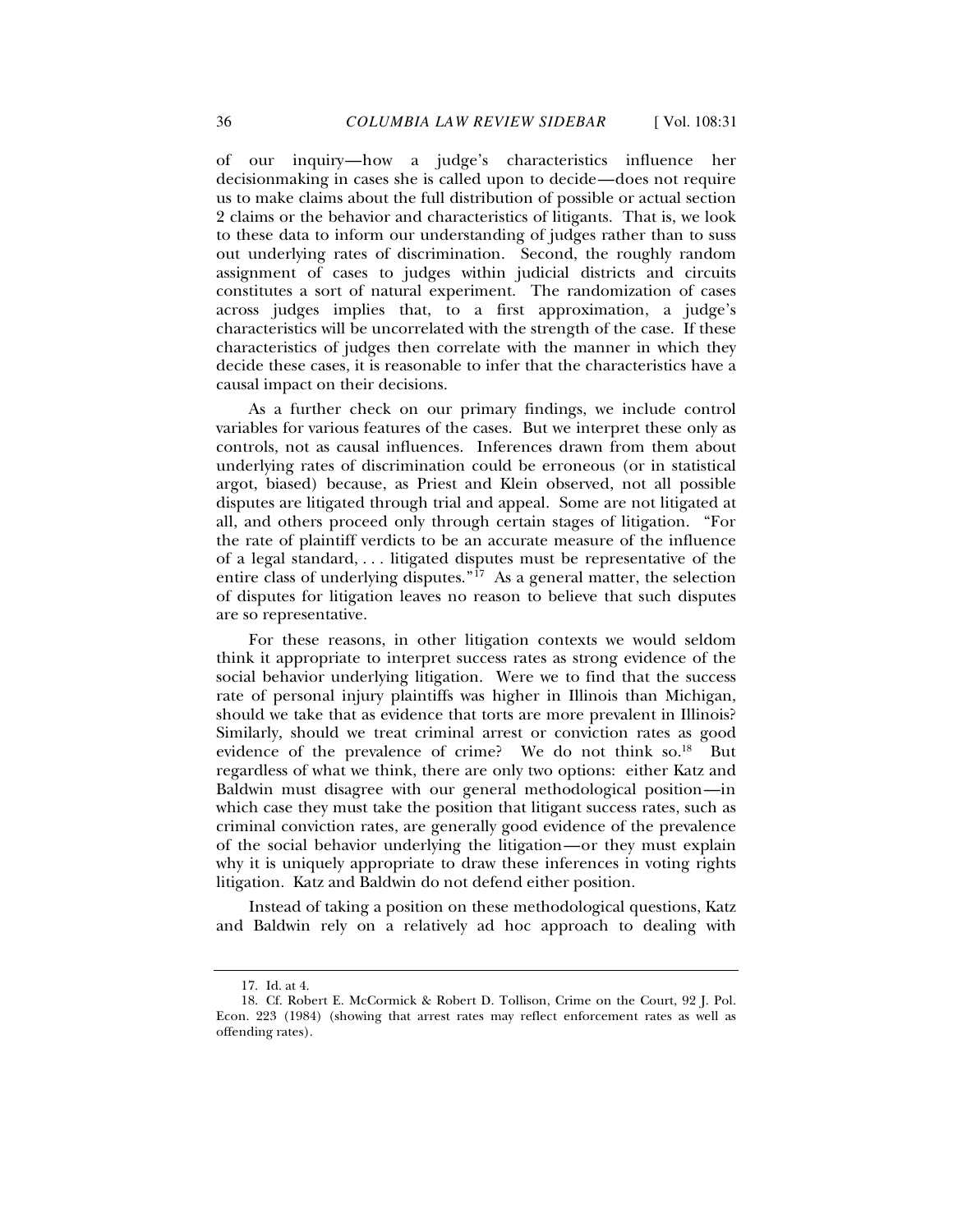selection problems. Where the patterns in the data show differences in success rates consistent with their conclusion about the importance of section 5, they accept those patterns as evidence of the prevalence of discrimination. But when the data do not show such a difference, they craft a story about the selection of disputes to explain why we should not expect to see the difference that does not appear.

Moreover, even were we to accept Katz and Baldwin's contention that trial-level liability rates are good evidence of whether voting problems remain more prevalent in covered jurisdictions, we remain puzzled by their ultimate conclusion. Their central claim is that that "obstacles to minority political participation remain more prevalent in 'covered' jurisdictions."<sup>19</sup> To support this claim, they compute average differences over the *entire* period of study, 1982–2004. But an average difference over two decades does not fit their claim that a difference *remains today* between covered and uncovered jurisdictions. Similarities or differences in recent years would seem much more important. After all, differences that existed fifteen or twenty years ago cannot tell them whether obstacles to minority participation continue today.

In fact, the data reveal that liability patterns in covered and uncovered jurisdictions have changed dramatically over time. In the first decade of the study, trial courts in covered jurisdictions were indeed more likely to find liability than courts in uncovered areas. But from 1994 to the end of the study in 2004, plaintiff success rates were nearly identical in covered and uncovered trial courts. These patterns imply that the difference between these trial courts on which Katz and Baldwin rely is almost exclusively the product of differences that existed in the past but which disappeared over time.<sup>20</sup>

What should we make of this convergence over time in plaintiff success rates? Given Katz and Baldwin's methodological approach, one might think that they would have to conclude from this convergence that discrimination today is no worse in covered than uncovered jurisdictions. We disagree. We think it would be premature to interpret this convergence as evidence that problems in covered jurisdictions are no longer any worse than in the rest of the country. Regardless of our position, however, the important point is that the significance of the convergence turns centrally on what methodological approach one adopts.

<sup>19.</sup> Katz & Baldwin, Counting Votes, supra note 2, at 23.

<sup>20.</sup> As we pointed out in *Judging the Voting Rights Act*, a closely related trend appears in the overall data as well. Liability rates have been steadily falling for over two decades in section 2 litigation. We took pains in our earlier work to emphasize that one should not be quick to assume that this means that voting discrimination is on the wane.